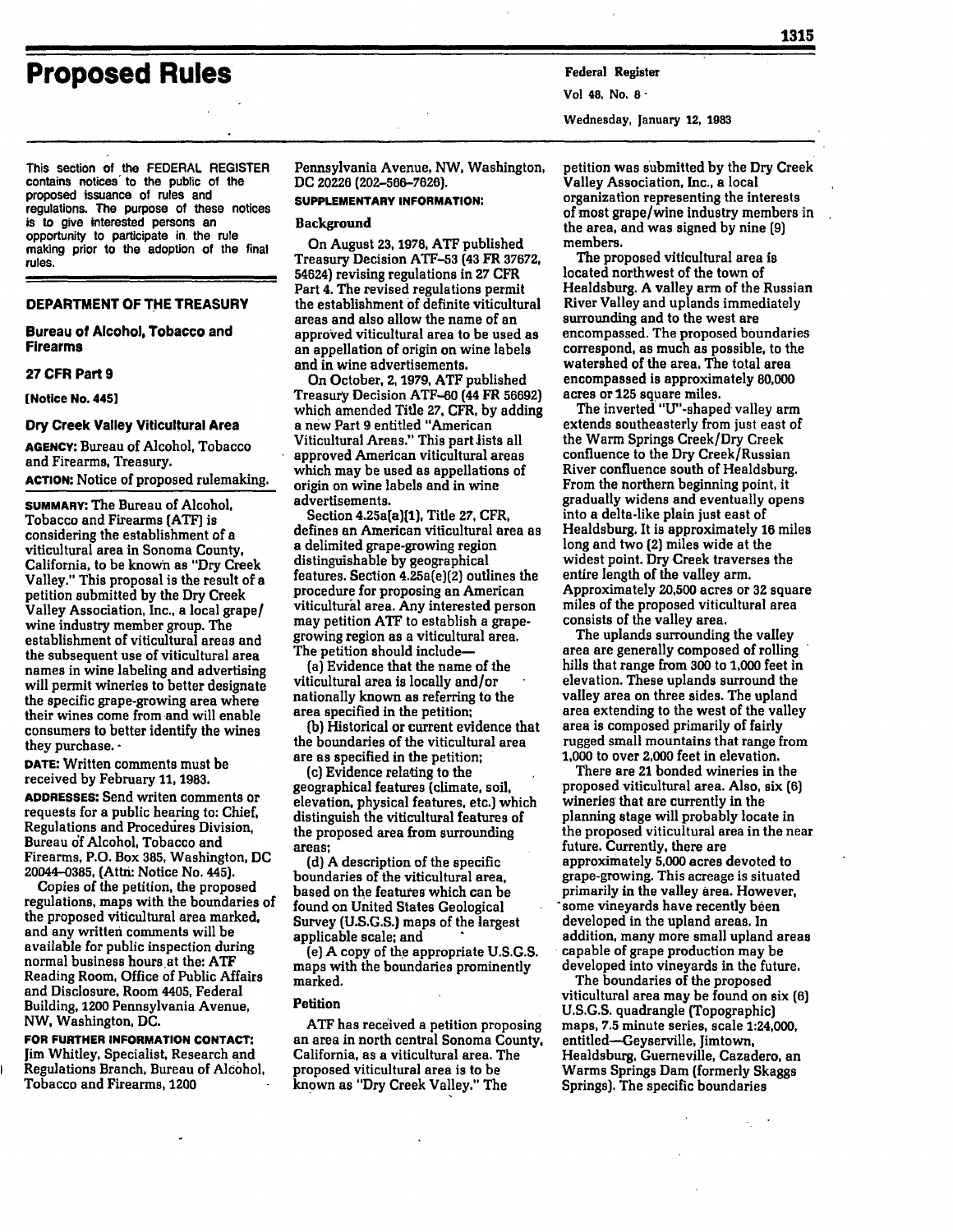proposed are detailed in the regulation portion of this document at **§** 19.64(c).

# Viticultural/Geographical Features.

The petitioner contends the proposed viticultural area is distinguishable from the surrounding area on the basis of climate, soil, geology and other physiographical features. The petitioner submitted evidence on the following to support this claim.

(a) *Climate.* The proposed viticultural area possesses two distinct seats of climatic conditions. The valley area has an annual rainfall of **25-50** inches, temperature of **58-60** degrees F., and a frostfree season of 240-270 days. The upland area has an annual rainfall of. **30-70** inches, temperature of **54-58** degrees F., and a frostfree season of **230-270** days. The main Russian River Valley area to the south has an annual rainfall or 25-40 inches temperature of 54-60 degrees F., and frostfree season of 240-260 days. The proposed viticultural area is generally wetter, warmer, and has a longer growing season than the main Russian River Valley area.

The petitioner submitted a temperature comparison study, prepared **by** the Cooperative Extension, University **of** California, Sonoma County. It indicates the valley area is warmer than the main Russian River Valley area and cooler than the area to the north as a result of the moderating effect of fog on temperature. The study indicates the breakpoint in Sonoma County for intrusion of fog of sufficient intensity to significantly affect temperatures is generally the area in the vicinity of Healdsburg. This area includes the southern portion of the proposed viticultural area.

In addition, under the climatic region concept developed **by** Amerine and Winkler, the proposed viticultural area is generally classified as Region **3** and the main Russian River Valley area is generally classified as Region 2. That **is,** the sum of the mean daily temperature above **50** degrees F., expressed in for each day in the period April-October of any given year is generally **3,001- 3,500** for the proposed viticultural area and **2,501-3,000** for the main Russian River Valley area.

To summarize, the petitioner contends the proposed viticultural area possesses a unique set of growing conditions which distinguish it from the surrounding area. In addition, the petitioner claims these conditions have a marked influence on the amount and distribution of heat and moisture received **by** grapes during the growing season. This, in turn, directly affects the development and balance of sugar, acid,

 $\sim 10^{-1}$ 

 $\mathcal{L}$ 

and other constituents of grapes grown in the proposed viticultural area.

**(b)** *Geological Features. The* geomorphological characteristics of the proposed viticultural area generally correspond to distinguishable geological features which define a valley and an upland area.

The valley area is delineated on three sides **by** contact between geologically younger alluvial material with older indurated rock. These geological boundaries are generally continuous. However, there are gaps at the northern end of the valley where Dry Creek enters and along the eastern edge of the valley near the town of Geyserville. The valley area merges with the main Russian River Valley area near Healdsburg. Consequently, the southern boundary of the valley is less distinct and not as distinguishable as the other boundaries of the valley.

The alluvial material in the valley is composed of interbedded clay, sand and silt under the central floor; poorly stratified clay, silt and gravel near the edges which has formed alluvial fans; and poorly sorted clay, sand and gravel adjacent to and slightly above modem stream courses. The same type of alluvial material, distributed primarily in the same manner, is found in the adjacent Alexander Valley area. However, the two valleys are generally separated **by** an intervening area of uplands.

The upland areas are generally underlaid with indurated bedrock. This bedrock is part of the "Franciscan Formation" and is composed of graywacke, sandstone, chert, greenstone, pillow lava, shale, and serpentine. However, the upland area separating the valley area from the Alexander Valley area is composed of "Dry Creek Conglomerate." This consists of "Franciscan Formation" bedrock which has been sheared and ground **by** faulting action.

(c) *Soils.* The soils found in the valley area are distinct from the soils found on the surrounding uplands. This is due to the different parent material, i.e., alluvial in the valley and indurated rock in the uplands, from which the soils were formed. The soils found throughout the valley area are primarily of the Yolo-Cortina-Pleasanton association. The soils in the upland areas are of the Hugo-Josephine-Laughlin association west and north of the valley, Spreckels-Felta association southeast of the valley, and Los Gatos-Henneke-Maymen association northeast of the valley. The contrast in soils allows an easy distinction between the valley and upland areas. In addition, the upland

soils generally distinguish the valley' area from adjacent viticultural areas.

*(d) Watershed.* The proposed viticultural area is served **by** Dry Creek, a major Russian River tributary. The proposed boundaries correspond, as much as possible, with the boundaries of the Dry Creek drainage basin. As a result, all of the valley area drained **by** Dry Creek and a large upland area drained **by** tributaries of Dry Creek are encompassed. The petitioner contends the proposed viticultural area encompasses an area which is geographically associated and distinguishable from the surrounding area on the basis of watershed criteria.

#### Evidence Relating to Name and **Boundaries**

The petitioner claims the viticultural area proposed in the petition is locally and/or nationally known **by** the name "Dry Creek Valley" and the boundaries are as specified in the petition. The petitioner submitted historical or current evidence consisting of the following to support these claims.

(a) Excerpts from various 19th century and contemporary, local and national publications which refer to the "Dry Creek Valley" as a grape-growing and wine-producing area.

**(b)** Excerpts from articles **by** 19th century and contemporary authors which generally describe the valley area included in the proposed viticultural area.

(c) Statements concerning the use of watershed criteria as a basis for including the large upland area in the proposed viticultural area.

**(d) A** collection of labels used **by** local wineries on various wines which refer to "Dry Creek Valley" as being the source of the grapes from which the wines were made.

(e) Statements concerning consumer recognition of the name "Dry Creek Valley" as applying to the proposed viticultural area.

#### **Discussion**

**ATF** feels the evidence submitted **by** the petitioner indicates establishment of "Dry Creek Valley" as a viticultural area may be warranted. Accordingly, the establishment of this grape-growing region as a viticultural area is proposed in this document.

However, we are not entirely convinced the boundary proposed is the most appropriate for the viticultural area. The petitioner states watershed criteria was used as a basis for the boundary since the area encompassed is geographically associated, well defined, and commonly understood. Furthermore,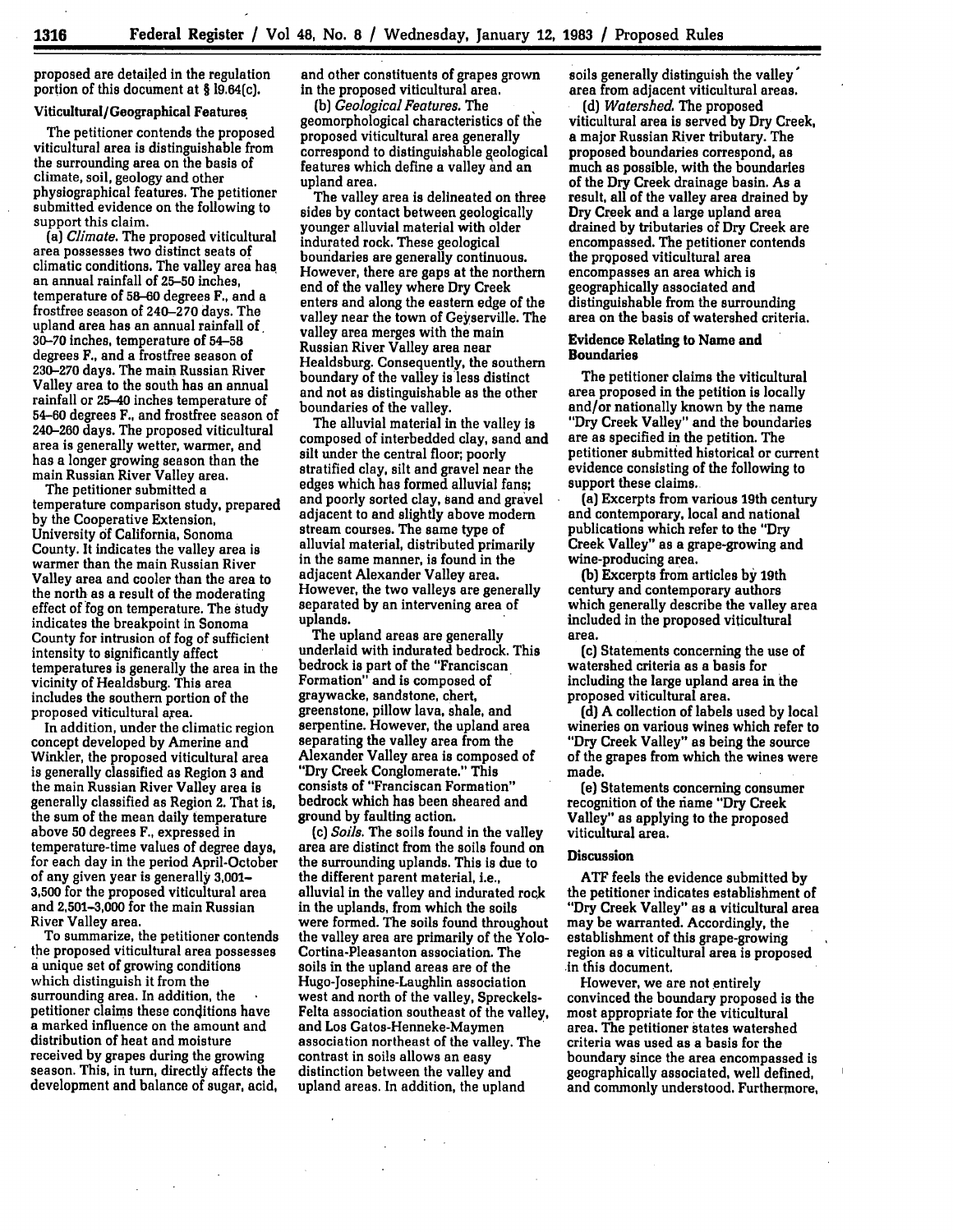vineyards recently developed in upland areas and areas suitable for future development as vineyards are encompassed **by** the boundary. Notwithstanding this, we feel the boundary may be inappropriate since a relatively high proportion of the upland' area encompassed is either viticulturally unsuitable or currently used for purposes other than viticulture. On the other hand, we recognize the viticulturally suitable areas encompassed are widely dispersed and may preclude the use of alternative boundaries which vary significantly from that proposed. Nevertheless, other boundaries may be more appropriate. Accordingly, consideration will be givento other possible boundaries.

#### **Public Participation**

**All** interested persons are invited to participate in this proposed rulemaking **by** submitting written comments. Comments should be specific, pertain to the issue proposed in this rulemaking, and provide the factual basis supporting the data, views, or recommendations presented. Comments received before the closing date will be carefully considered prior to a final decision **by ATF** on this proposal. Comments received after the closing date and too late for consideration will be treated as possible suggestions for future **ATF** action.

We are particularly interested in receiving comments which provide historical or current evidence as to whether the viticultural area boundaries are as specified in the petition. In addition, comments are invited on alternative boundaries. These comments should include data on the geographical and viticultural characteristics which distinguish the area encompassed from the surrounding area.

**ATF** will not recognize any material or comments as confidential. Comments may be disclosed to the public. Any material which the commenter considers to be confidential or inappropriate for disclosure to the public should not be included in the comment. The name of the person submitting a comment is not exempt from disclosure. All.materials and comments received will be available for public inspection during normal business hours.

Any interested person who desires an opportunity to comment orally at a public hearing on these proposed regulations should submit a request, in writing, to the Director, within the comment period. The request should include reasons why the commenter feels that a public hearing is necessary. The Director, however, reserves the right to determine, in the light of all

circumstances, whether a public hearing should be held.

ATF reserves the option to determine, on the basis of written comments, our own research, and in the light of any other circumstances, whether thisviticultural area should be established. In addition, ATF may modify, through the rulemaking process, the viticultural area which may be established as a result of this proposed rulemaking when in the judgment of **the** Director such action is determined to be warranted.

# Regulatory Flexibility Act

The provisions of the Regulatory Flexibility Act relating to an initial and final regulatory flexibility analysis **(5 U.S.C. 603,** 604) are not expected to apply to this proposed rule because the proposal, if promulgated as a final rule, is not expected to have a significant economic impact on a substantial number of small entities. Since the benefits to be derived from using a new viticultural area appellation of origin are intangible, **ATF** cannot conclusively determine what the economic impact will be on the affected small entities in the area. However, from the information we currently have available on the proposed Dry Creek Valley viticultural area, **ATF** does not feel that the use of, this appellation of origin will have a significant economic impact on a substantial number of small entities.

#### Executive Order **12291**

In compliance with Executive Order **12291, ATF** has determined that this proposal is not a major rule since it will not result in:

(a) An annual effect on the economy of **\$100** million or more;

**(b)** A major increase in costs or prices for consumers, individual industries, Federal, State, or local government agencies or geographic regions; or

(c) Significant adverse effects on competition, employment, investment, productivity, or on the ability of United States-based enterprises to compete with foreign-based enterprises in domestic or export markets.

# **Drafting Information**

The principal author of this document is Jim Whitley, Specialist, Research and Regulations Branch, Bureau of Alcohol, Tobacco and Firearms. However, personnel of other offices of the Bureau and of the Treasury Department have participated in the preparation of this document, both in matters of substance and style.

÷

# List of Subjects in **27** CFR Part **9**

Administrative practice and procedure, Consumer protection, Viticultural areas, Wine.

#### Authority

Accordingly, under the authority in **27 U.S.C. 205,** the Director proposes the amendment of **27 CFR Part 9** as follows:

#### **PART 9-AMERICAN VITICULTURAL AREAS**

**Paragraph 1.** The table of sections in **27** CFR **Part** 9, Subpart **C,** is amended to add the title of § 9.64. As amended, the table of sections reads as follows:

#### **Subpart C-Approved American Viticultural Areas**

Sec.  $\bullet$ 9.64 Dry Creek Valley.

Par. **2.** Subpart **C** is amended **by** adding § 9.64 to read as follows:

#### **Subpart C-Approved American Viticultural Areas**

 $\star$ 

#### **§ 9.64 Dry Creek Valley.**

*(a) Name.* The name of the viticultural area described in this section is "Dry Creek Valley."

*(b) Approved maps.* The appropriate maps for determing the boundaries of the Dry Creek Valley viticultural area are six **U.S.G.S.** topographic maps. They are-

**(1)** "Geyserville Quadrangle, California-Sonoma County," **7.5** minute series, 1955 (Photorevised **1975);**

(2) "Jimtown Quadrangle, California-Sonoma County," **7.5** minute series, 1955 (Photorevised **1975);**

**(3)** "Healdsburg Quadrangle,

California-Sonoma County," **7.5** minute series, **1955** (Photorevised **1980);**

(4) "Guerneville Quadrangle,

California-Sonoma County," **7.5** minute series, 1955;

**(5)** "Cazadero Quadrangle,

California-Sonoma County," **7.5** minute series, **1978;** and

**(6)** "Warm Springs Dam Quadrangle, (formerly 'Skaggs Springs Quadrangle'), California-Sonoma County," **7.5** minute series, **1978.**

*(c) Boundaries.* The Dry Creek Valley viticultural area is located in north central Sonoma County, California. From the beginning point lying at the intersection of latitude line **38** degrees **J5** minutes and the east line of Section **4,** Township **10** North (T. **10** N.), Range **10** West (R. **10** W.) on the "Geyserville Quadrangle" map, the boundary runs-